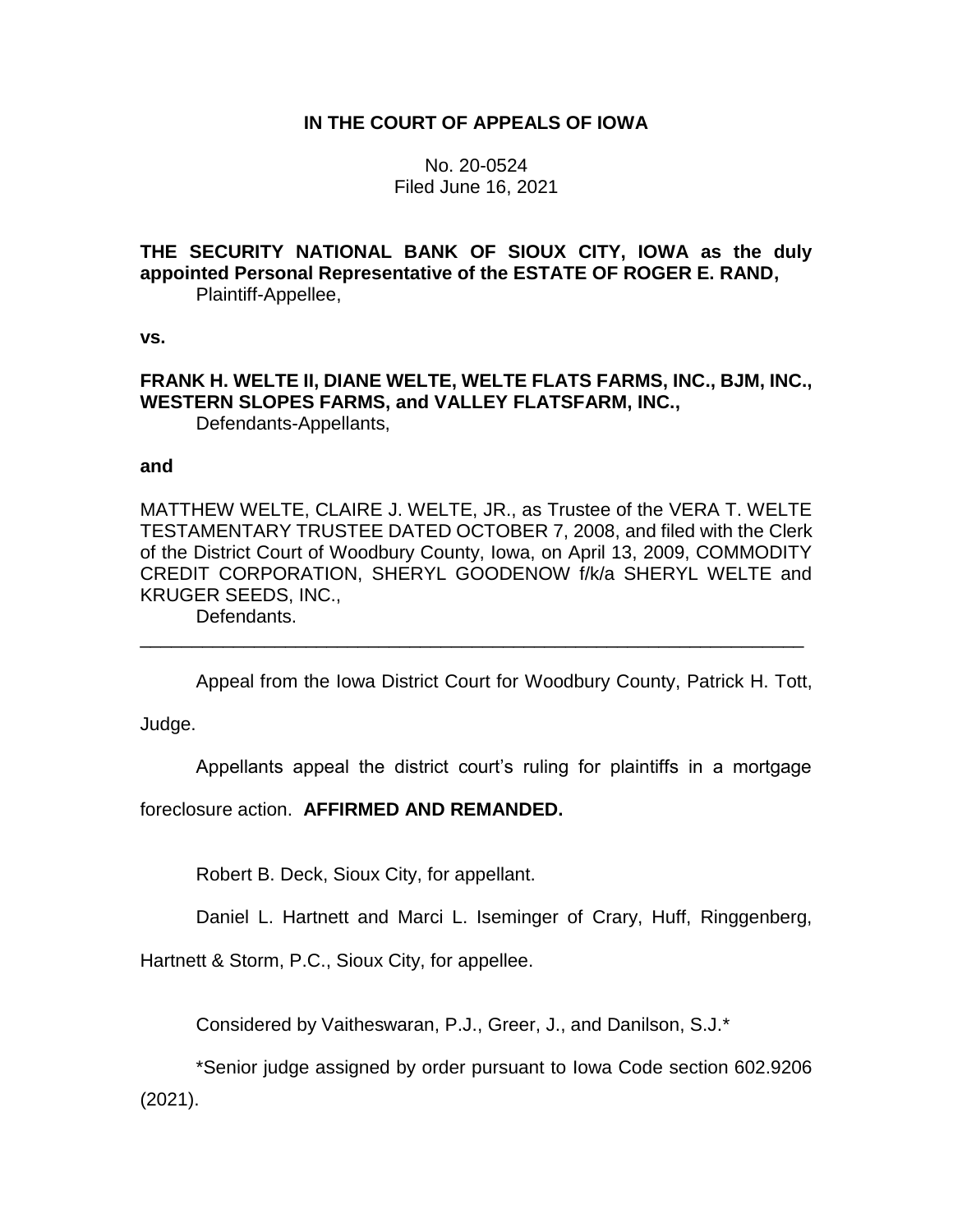### **DANILSON, Senior Judge.**

Appellants appeal the district court's ruling for plaintiffs in a mortgage foreclosure action. We conclude the court did not abuse its discretion in denying Frank Welte's motion for a continuance. We also conclude the district court properly applied the dragnet clause and determined the proper amount owed by the appellants. In respect to the evidentiary issues, the parties agree this is an action in equity, and although the district court ruled on objections during the bench trial, the rulings on objections do not merit a new trial. Accordingly, we affirm but remand for further proceedings as may be necessary related to the foreclosure action.

### **I. Background Facts & Proceedings**

This case is a mortgage foreclosure action involving three promissory notes, two mortgages, and multiple parties. Many of the same parties were earlier involved in a replevin action involving farm-related personal property. *See Security Nat'l Bank v. Welte*, No. 17-0907, 2018 WL 6120206, at \*1 (Iowa Ct. App. Nov. 21, 2018).

In the earlier case we noted, "[Roger] Rand made various loans to Frank Welte II and his various business entities for the purpose of financing Frank's farming operation." *Id.* "Rand died on August 29, 2016, and [The Security National Bank of Sioux City (SNB)] was appointed personal representative of Rand's estate." *Id.* Rand also helped finance Frank's seed and agricultural chemical business. SNB sought to foreclose the two mortgages, and the district court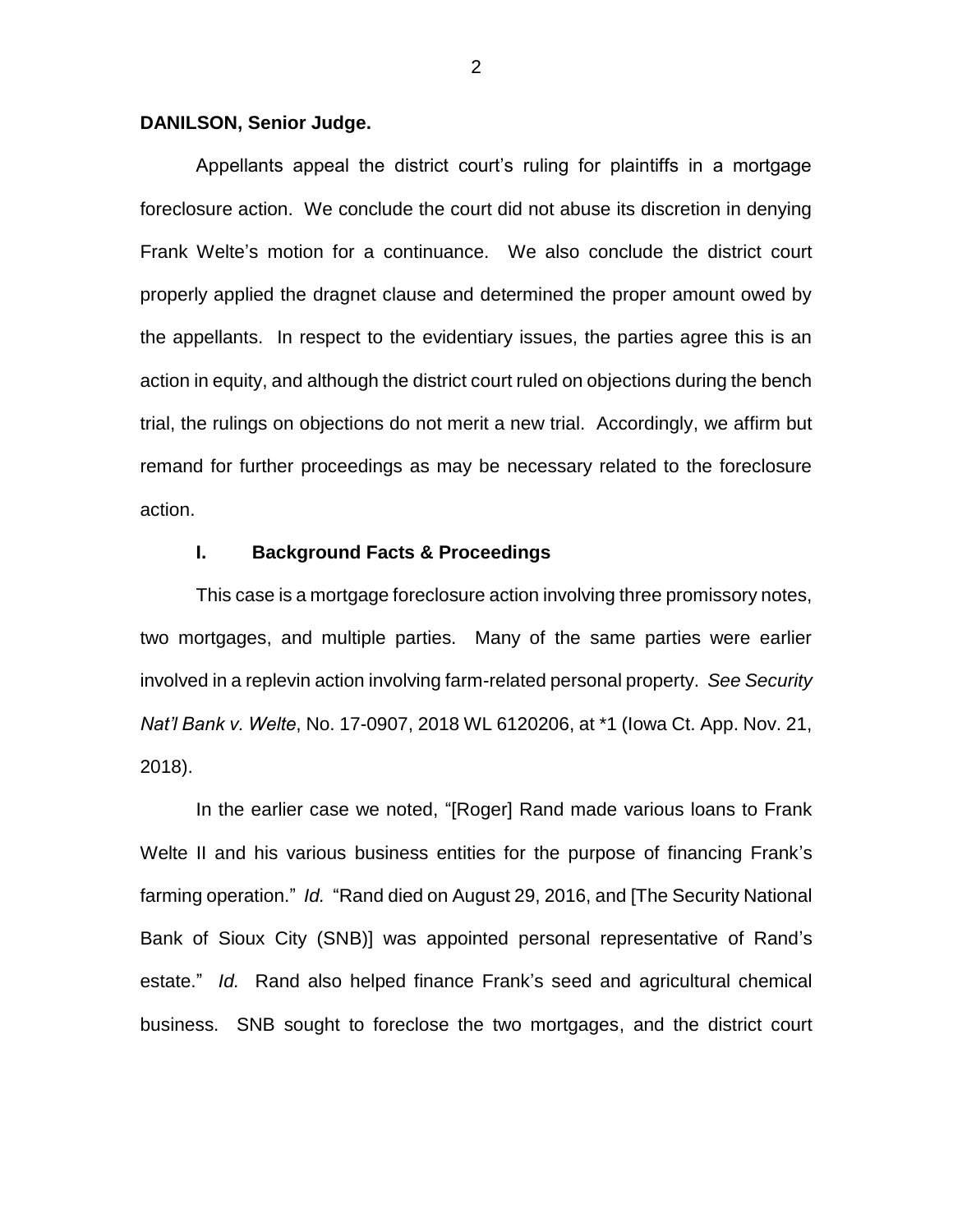rendered judgment in favor of SNB against Frank and his business entities.<sup>1</sup> We will recite additional facts as we address each issue.

The appellants raise three issues: (1) the court erred in denying Frank's request of a continuance of the trial; (2) the district court erred in applying the mortgage dragnet clause; and (3) the court erroneously ruled on several evidentiary issues.

## **II. Standard of Review**

Both parties agree this is an action in equity, notwithstanding the fact that the court ruled on objections during the bench trial. We determine the case was tried in equity and our review is de novo. *See* Iowa R. App. P. 6.907. We give weight to the factual findings of the district court, especially when considering the credibility of witnesses, but are not bound by those factual findings. Iowa R. App. P.  $6.904(3)(q)$ .

### **III. Continuance**

 $\overline{a}$ 

SNB filed a petition for foreclosure against defendants on March 24, 2017, and trial was scheduled for October 17, 2018. On August 6, 2018, SNB filed a motion to continue the trial. The court granted the motion and continued the trial until February 13, 2019. Claire Welte filed a motion to continue on December 4, 2018. The court granted this motion, and the trial was rescheduled for June 25, 2019.

<sup>&</sup>lt;sup>1</sup> The defendant, Claire J. Welte Jr. as Trustee of the Vera T. Testamentary Trust, was not included in the judgment as a bankruptcy stay order was in effect for the trust. Also, SNB's action against the Commodity Credit Corporation was deferred pursuant to the agreement between those two parties.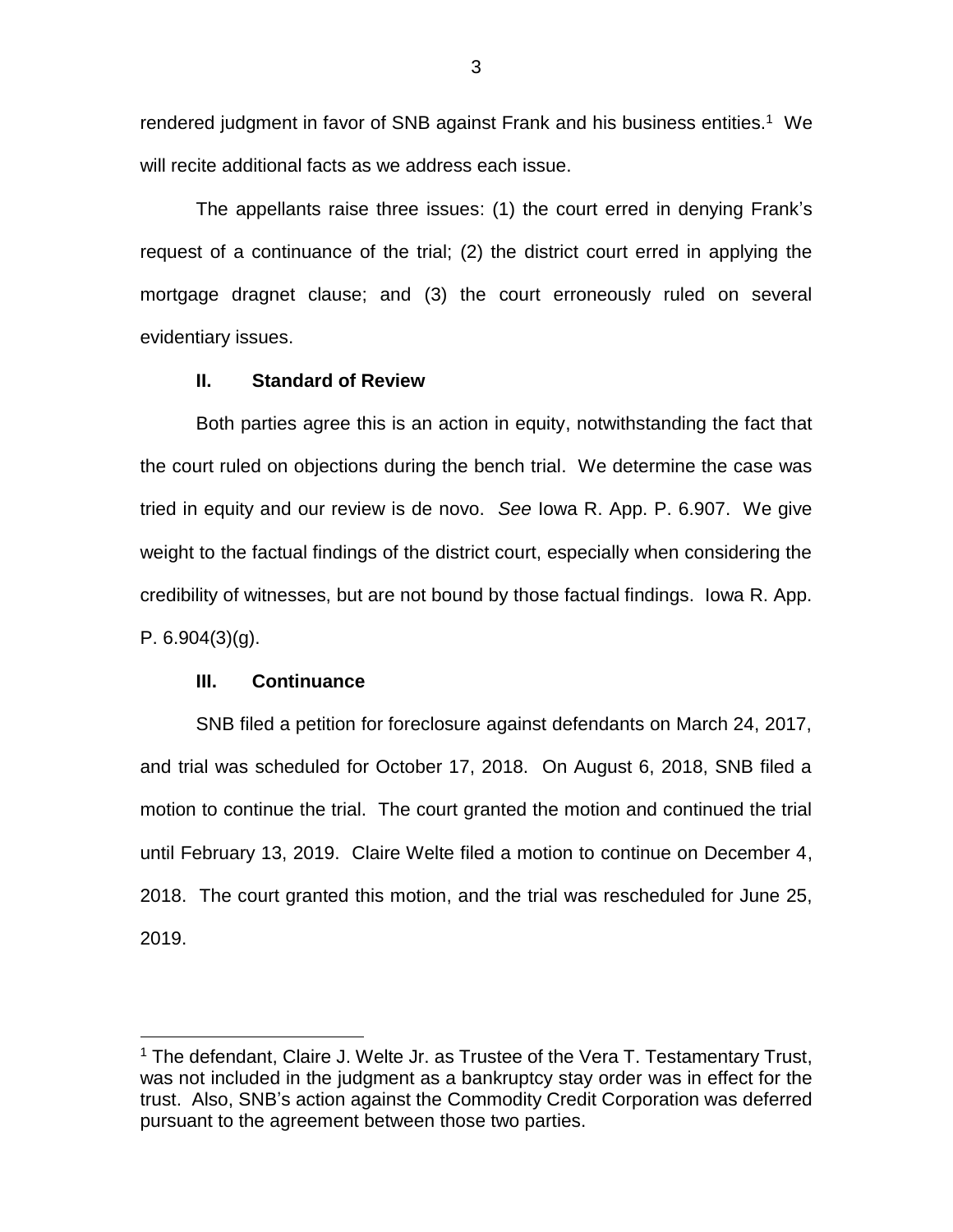On May 15, 2019, Frank's attorney filed a motion to withdraw, and Frank consented to the withdrawal. On June 24, Frank filed a motion for a continuance for the trial scheduled for the next day, stating he did not yet have new counsel. The court granted the motion and continued the trial until August 27. The order stated, "This is a firm trial date and no further continuances will be granted."

Frank appeared pro se at the trial on August 27. He made an oral motion for a continuance, claiming he was not able to obtain legal counsel. SNB pointed out the case had been pending for two and one-half years. The court ruled:

The Court does note that the matter was previously scheduled for trial in June of this year, and as [SNB] accurately indicates, there was a motion to continue on the eve of trial, which the Court granted due to the defendant not having counsel at that time and his desire to seek counsel. It appears that same issue remains today. But [SNB] is correct, the last order indicated that that would be a final continuance for that reason and so the Court's going to deny the additional request for continuance at this time, and we will proceed towards trial on this petition.

Frank claims the district court abused its discretion by denying his motion for a continuance. He states he tried to obtain new counsel in a timely manner but was unsuccessful. He also points out that SNB earlier requested a continuance, which was granted by the court.

"We review a district court's denial of a motion for continuance for abuse of discretion." *Carter v. Carter*, 957 N.W.2d 623, 631 (Iowa 2021). "A party challenging a denial of a motion for continuance carries a heavy burden." *Id.* "An abuse of discretion occurs when the 'decision is based on a ground or reason that is clearly untenable or when the court's discretion is exercised to a clearly unreasonable degree.'" *Anderson v. Anderson Tooling, Inc.*, 928 N.W.2d 821, 826 (Iowa 2019) (citation omitted).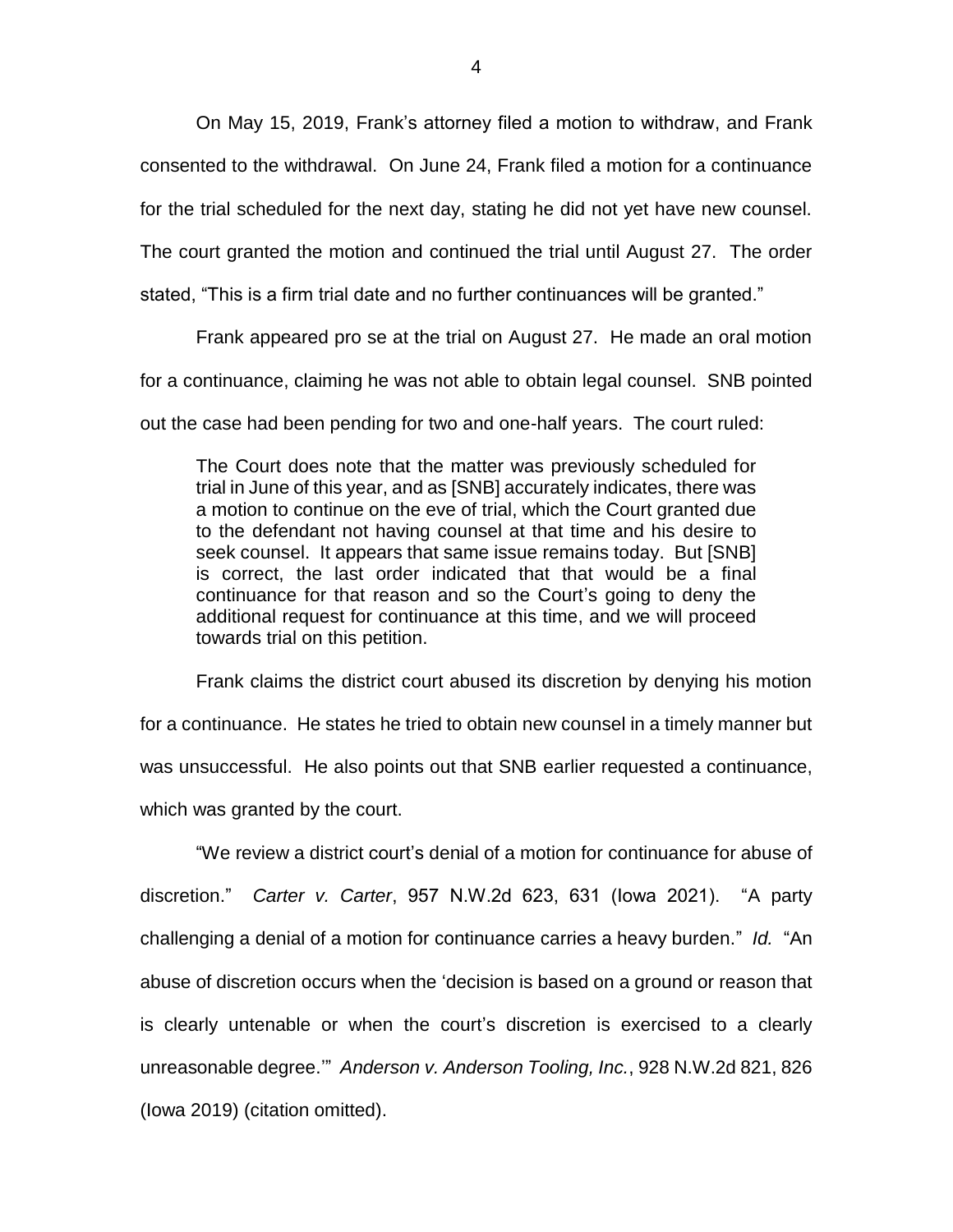Frank's attorney withdrew on May 15, and Frank had more than three months, until August 27, to obtain new counsel. He requested a continuance on the eve of the trial scheduled for June 25, and the court granted his request, but two months later he was still not represented by counsel. Also, this was the fourth trial date, and Frank had consented to his attorney withdrawing from representing him. Frank had been granted one prior continuance, he had been warned there would be no further continuances, and his last request was made the day of the trial.<sup>2</sup> We find the district court did not abuse its discretion in denying Frank's oral motion for a continuance.

# **IV. Dragnet Clause**

**A.** First, Frank contends there is insufficient evidence to support the district court's conclusion that the disbursements above the principal amount of the notes should be subject to the same terms of the note.

The district court found:

 $\overline{a}$ 

Mr. Rand never made a disbursement to the Defendants for the face amount of any of the notes in question. On the contrary, Mr. Rand made a series of smaller disbursements to the Defendants over the course of several months surrounding each of the notes. Of particular import, the interest terms for each of the notes were identical. Each provided for an initial interest rate of 8% which increased to 12% either as a default interest rate or after 9 months in regards the first loan. As the initial interest rate for each note began at 8%, it is clear that the parties' intent would have been that any additional sums loaned would have also been at an initial rate of 8% followed by a default rate of at least 12%. [Plaintiff's expert] in his report has computed the per diem accrual of interest based on these rates, with the exception of the interest on the first loan which specifically provided for a default rate of 16%. Based on this

 $2$  We observe without further comment that the motion to withdraw only sought to withdraw in representing Frank and neither the motion to withdraw or the order granting the motion permitted counsel to be relieved from representing the other four defendants.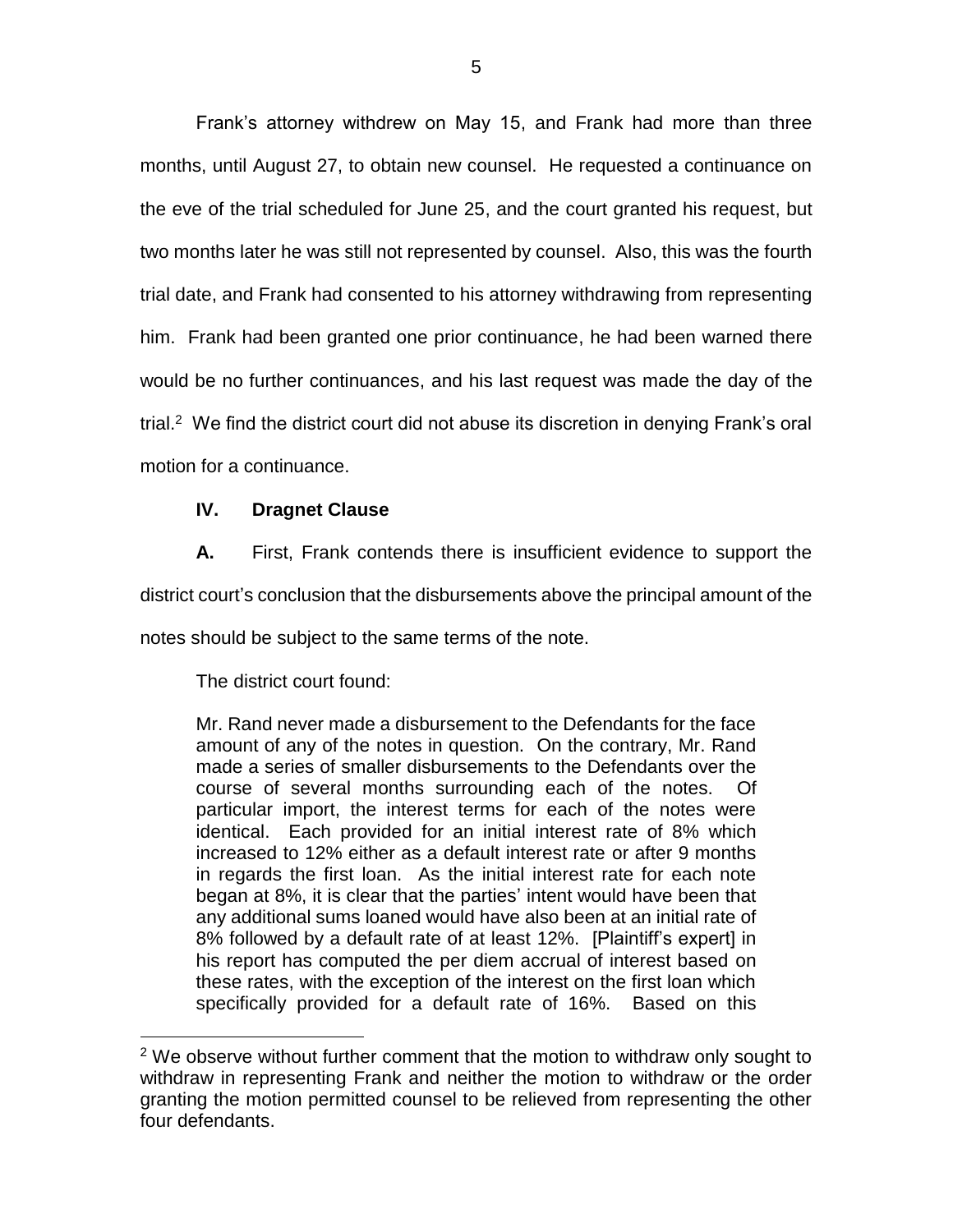evidence, the Court finds that interest rate set forth in the notes of 8% followed by a default rate of 12% should apply to the amounts advanced by Mr. Rand in excess of the amounts stated in the Promissory Note documents.

The district court and SNB's expert relied upon the interest rates reflected in all the promissory notes in evidence to conclude the intent of the parties was that the same interest rate would apply. Although the evidence was not overwhelming, no evidence controverted this conclusion. Moreover, the pattern of business transactions between the parties would support the district court's conclusion. This conclusion is also supported by the fact the amount of the principal identified in each promissory note was dispersed in multiple payments, not in single disbursements. We agree with the district court's conclusions on this issue.

**B.** Frank also contends the dragnet clause should not be construed to permit the disbursements under the 2013 promissory note and the 2014 promissory note to be secured by the mortgages executed in July 2015. He claims SNB is attempting to use dragnet clauses in the mortgages to bring prior promissory notes within the ambit of the mortgages. He asserts that for the terms of the mortgages to apply to the prior promissory notes, this should have been expressly stated in the mortgages.

A dragnet clause in a mortgage covers future advancements of loans. *Freese Leasing, Inc. v. Union Tr. & Sav. Bank*, 253 N.W.2d 921, 923 (Iowa 1977). "Dragnet clauses are not favored in equity. Our cases say they should be carefully scrutinized and strictly construed." *Id.* at 925. Dragnet clauses, "[h]owever, . . . have a proper and legitimate purpose in commerce." *Id.*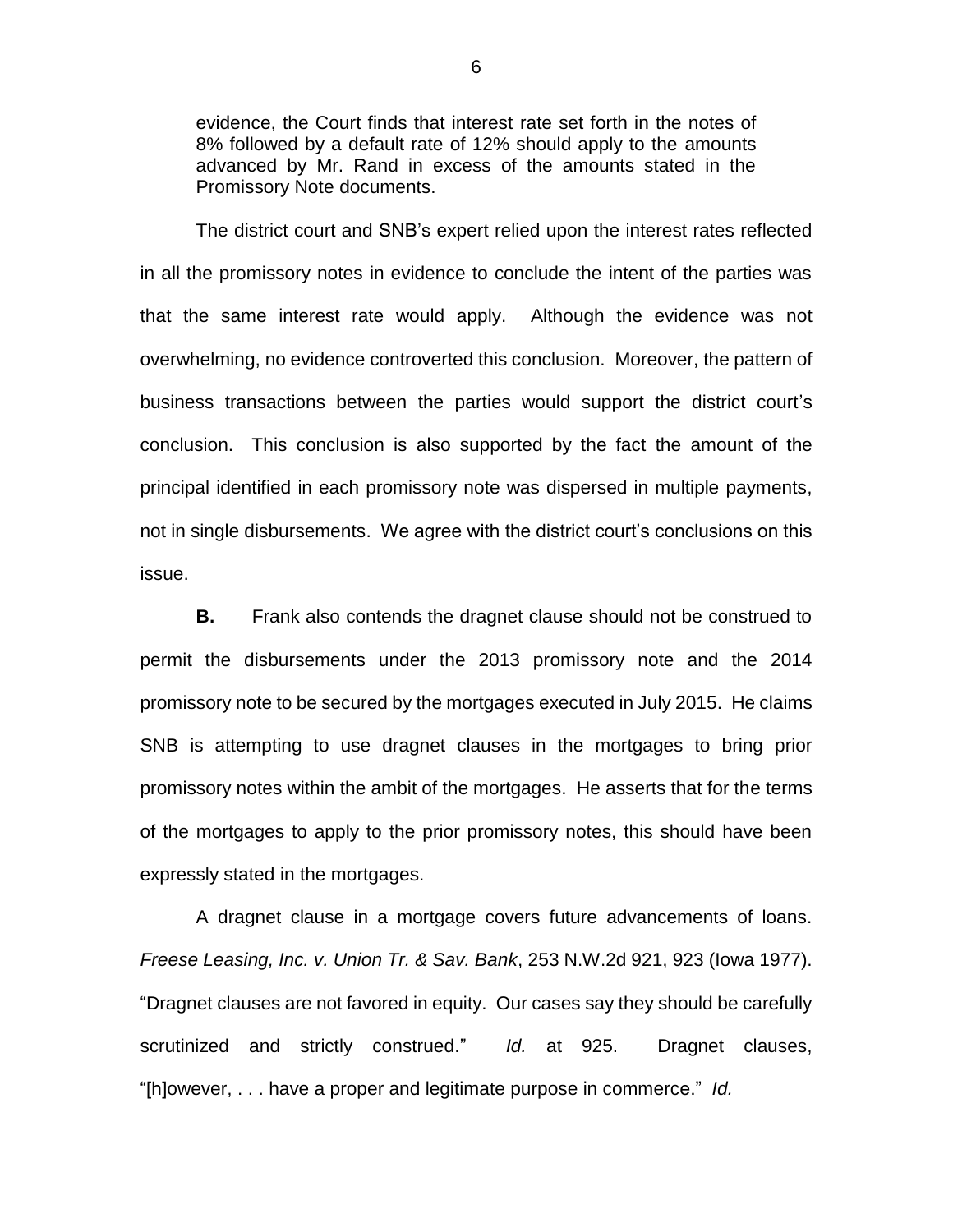The district court determined:

[E]ach of the loan disbursements made by Mr. Rand to the Defendants were of the "same kind and quality or related to the same transaction or series of transactions the principal obligation secured" the mortgages referenced above do secure the entire amounts owed on these notes, including the amounts advanced to redeem the one property from tax sale.

A dragnet clause may be applied if "the advances are of the same kind and quality or relate to the same transaction or series of transactions as the principal obligation secured." *Id.* at 927 (quoting *Emporia Bank & Tr. Co. v. Mounkes*, 519 P.2d 618, 623 (Kan. 1974)).

We agree paragraph 3.b of both mortgages supports incorporating all preexisting debt as well as future advances. The term "preexisting debt" in the second mortgage, dated July 17, 2015, would include all the unpaid advances provided to Frank or BJM, Inc. prior to the execution of the second mortgage. Moreover, there is no evidence enforcement of the dragnet clause related to past or future advances would be unconscionable, oppressive, or unfair as to Frank or his entity, BJM, Inc. *See First v. Byrne*, 28 N.W.2d 509, 511–12 (Iowa 1947). To the contrary, it appears the parties continued a practice of executing promissory notes and mortgages to permit Frank and his associated entities to continue business.<sup>3</sup> Further, the method of doing business was a consideration in determining the validity of a dragnet clause in *Brose v. International Milling Co*.,

 $\overline{a}$ 

<sup>&</sup>lt;sup>3</sup> Each of the four promissory notes admitted into evidence references it is secured by various mortgages. Both mortgages that are the subject of this action include a dragnet clause for past and future advances. Thus, it appears Rand made every effort to be secured by mortgages for the frequent advancements given to Frank, and so long as Frank was receiving advancements, he and his entity BJM, Inc. executed new mortgages.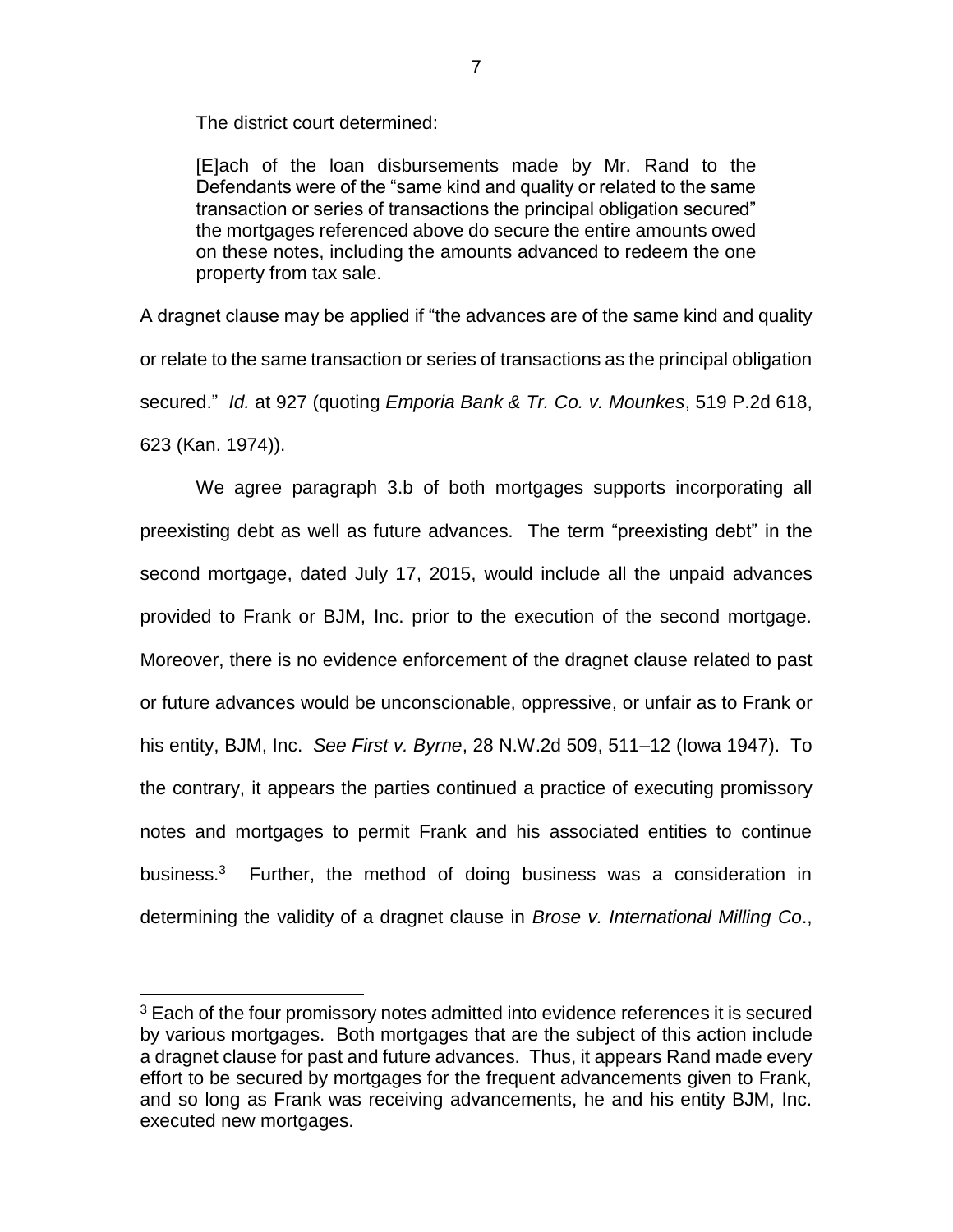129 N.W.2d 672, 675 (Iowa 1964). We conclude the dragnet clauses in the two mortgages are enforceable as to Frank and BJM, Inc.

### **V. Evidentiary Objections**

Frank claims the district court abused its discretion in ruling on SNB's objections to his cross-examination of SNB's expert, Lawrence Delperdang. He also claims the court abused its discretion by sustaining SNB's objections to his questions about SNB's exhibits. Additionally, he asserts the court improperly denied his request to admit certain exhibits.

We review a district court's decision to admit or exclude evidence for an abuse of discretion. *Eisenhauer ex rel. T.D. v. Henry Cty. Health Ctr.*, 935 N.W.2d 1, 9 (Iowa 2019). "A party may claim error in a ruling to admit or exclude evidence only if the error affects a substantial right of the party." *Id.* (quoting Iowa R. Evid. 5.103(a)).

**A.** On cross-examination, Frank questioned Delperdang about whether some older promissory notes had been paid in full:

Q. Even though they're paid in full, it wasn't owed at that time because that's your bookkeeping system that paid them in full. I'm not agreeing with that is what I'm trying to say. There's an error in your bookkeeping system.

> [Counsel for SNB]: I'm going to object that it's irrelevant. The Court: All right. The objection will be sustained.

Under Iowa Rule of Evidence 5.402, relevant evidence is generally admissible, while "[i]rrelevant evidence is not admissible." *Id.* at 17. Evidence is considered to be relevant if "[i]t has any tendency to make a fact more or less probable than it would be without the evidence; and . . . [t]he fact is of consequence in determining the action." *Id.* (quoting Iowa R. Evid. 5.401).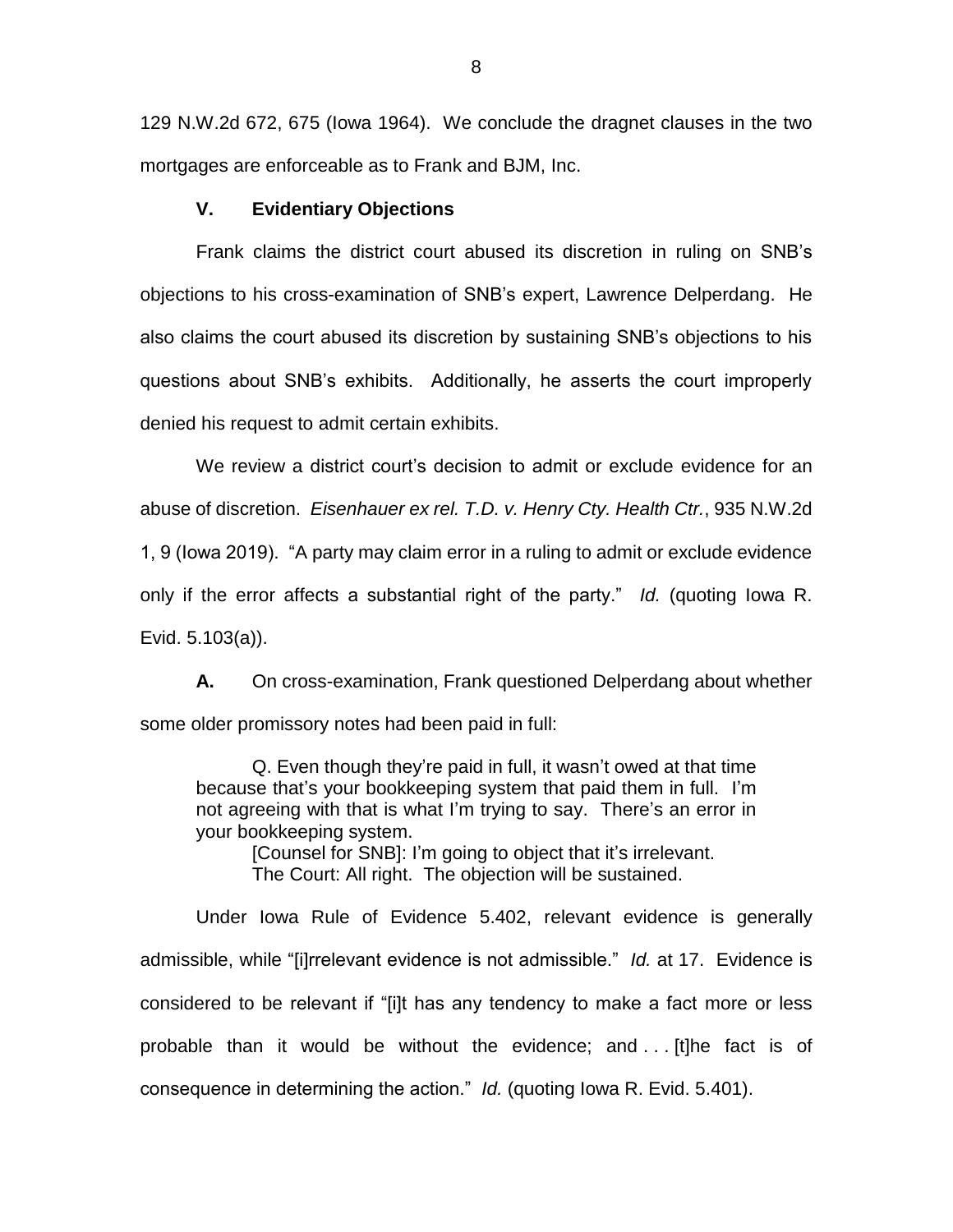SNB was seeking to foreclose on promissory notes signed in 2013, 2014,

and 2015. Frank sought to question Delperdang about earlier promissory notes

from 2010, 2011, and 2012 that had been paid in full. We conclude the district

court did not abuse its discretion by sustaining SNB's objection to Frank's question

on the ground of relevance. *See* Iowa R. Evid. 5.401.

Additionally, Frank claims the court improperly sustained SNB's objections

to his questions on the grounds the questions called for a legal conclusion. SNB

objected on the ground that a question called for a legal conclusion:

Q. The note is for how much? 848? And it has a payment of 1,016 (sic) and it's not an overpayment?

[Counsel for SNB]: Objection, calls for a legal conclusion. Frank: I think that's a mathematical conclusion. The Court: The objection will be sustained.

Also, the following question:

Q. We have a payment in the same year of 2.498 million—we have a loan of 2 million. We have a payment of 2.498 million. How can there be interest of 1 million when the note is paid off and there's money left over?

[Counsel for SNB]: Objection, calls for a legal conclusion. The Court: All right. The objection is sustained.

Frank's questions challenged the conclusions reached by the expert, and

the objections should have been overruled. *See Heinz v. Heinz*, 653 N.W.2d 334,

342–43 (Iowa 2002) (finding proper cross-examination includes the ability to challenge the expert's assumptions and conclusions). However, when we consider the record as a whole, the erroneous rulings were "minor and did not have a significant effect on the proceedings." *See Horsfield Materials, Inc. v. City of Dyersville*, 834 N.W.2d 444, 452 (Iowa 2013) (citing *Passehl Estate v. Passehl*, 712 N.W.2d 408, 414 (Iowa 2006)). Although preventing such cross-examination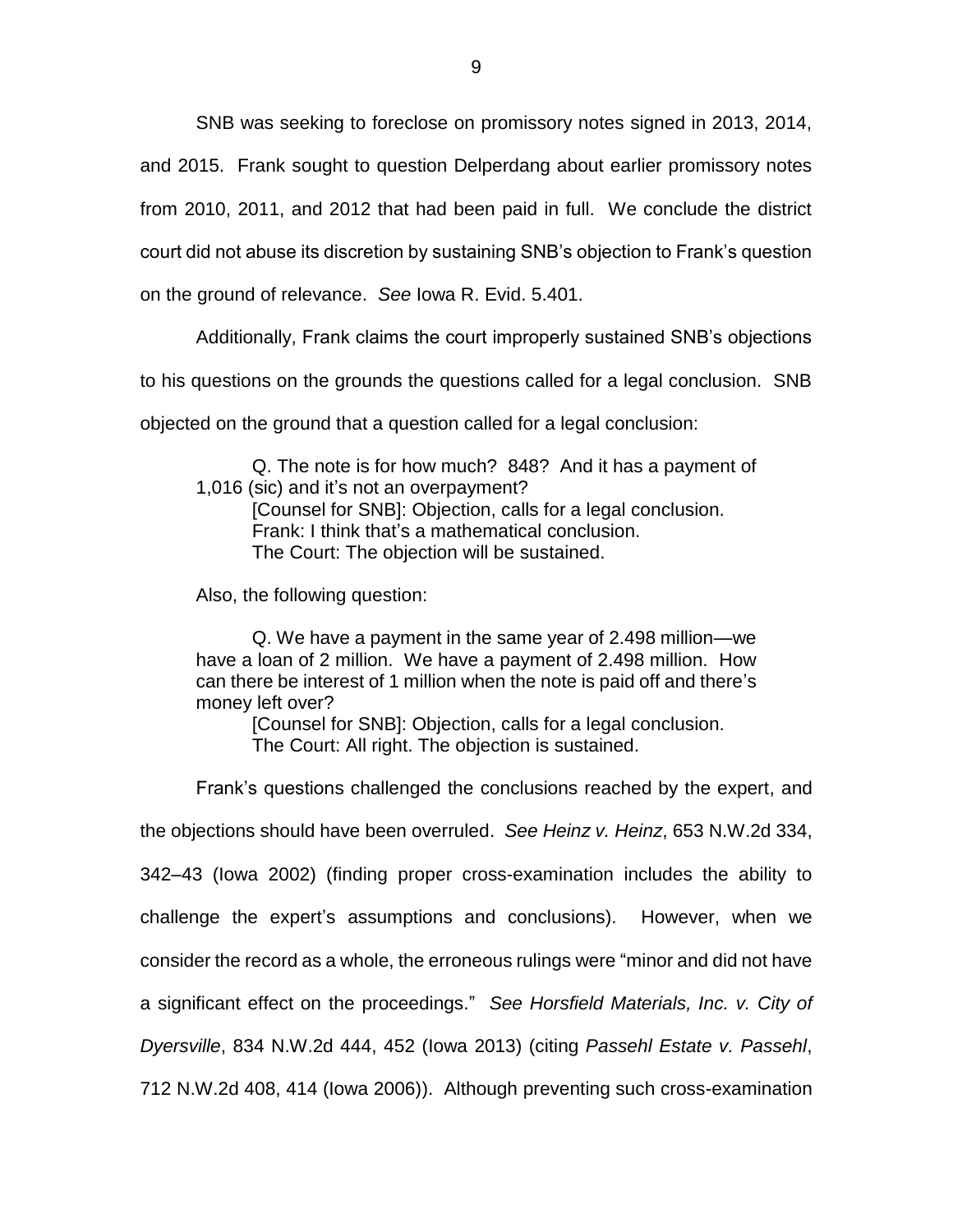would ordinarily be significant, here the questions appeared more directed to answer questions to help Frank understand the expert's testimony and eliminate his confusion. Therefore, although the court abused its discretion by ruling Frank's question called for a legal conclusion, we determine Frank was not prejudiced by the court's ruling. *See Bell v. Cmty. Ambulance Serv. Agency*, 579 N.W.2d 330, 338 (Iowa 1998) (noting testimony excluded based on a ruling it would have led to a legal conclusion would not have changed the result of the case).

**B.** Frank asked Delperdang whether Exhibit 1 was a promissory note for \$1 million. SNB objected, stating "Exhibit 1 clearly indicates that the maximum principal amount is not to exceed \$2 million, not \$1 million." The court sustained the objection, ruling "Exhibit 1 clearly speaks for itself." The court further stated, "I can read and review the documents. They're admitted and made part of the evidence."

Frank also asked Delperdang to read from Exhibit 2, another promissory note. SNB objected on the ground the exhibit spoke for itself. The court sustained the objection, noting Exhibit 2 contained the same language was found in Exhibit 1, which had been read into the record. The court stated, "The exhibit speaks for itself." The court stated it was not necessary to read the exhibit into the record "because it's already part of the record so he doesn't have to repeat it. It's already in the record."

The court's rulings did not prohibit Frank from asking questions about SNB's exhibits. In the first ruling, the court determined Exhibit 1 spoke for itself on the issue of whether the maximum principal amount was \$1 million or \$2 million. In the second ruling, the court merely determined it was not necessary for a witness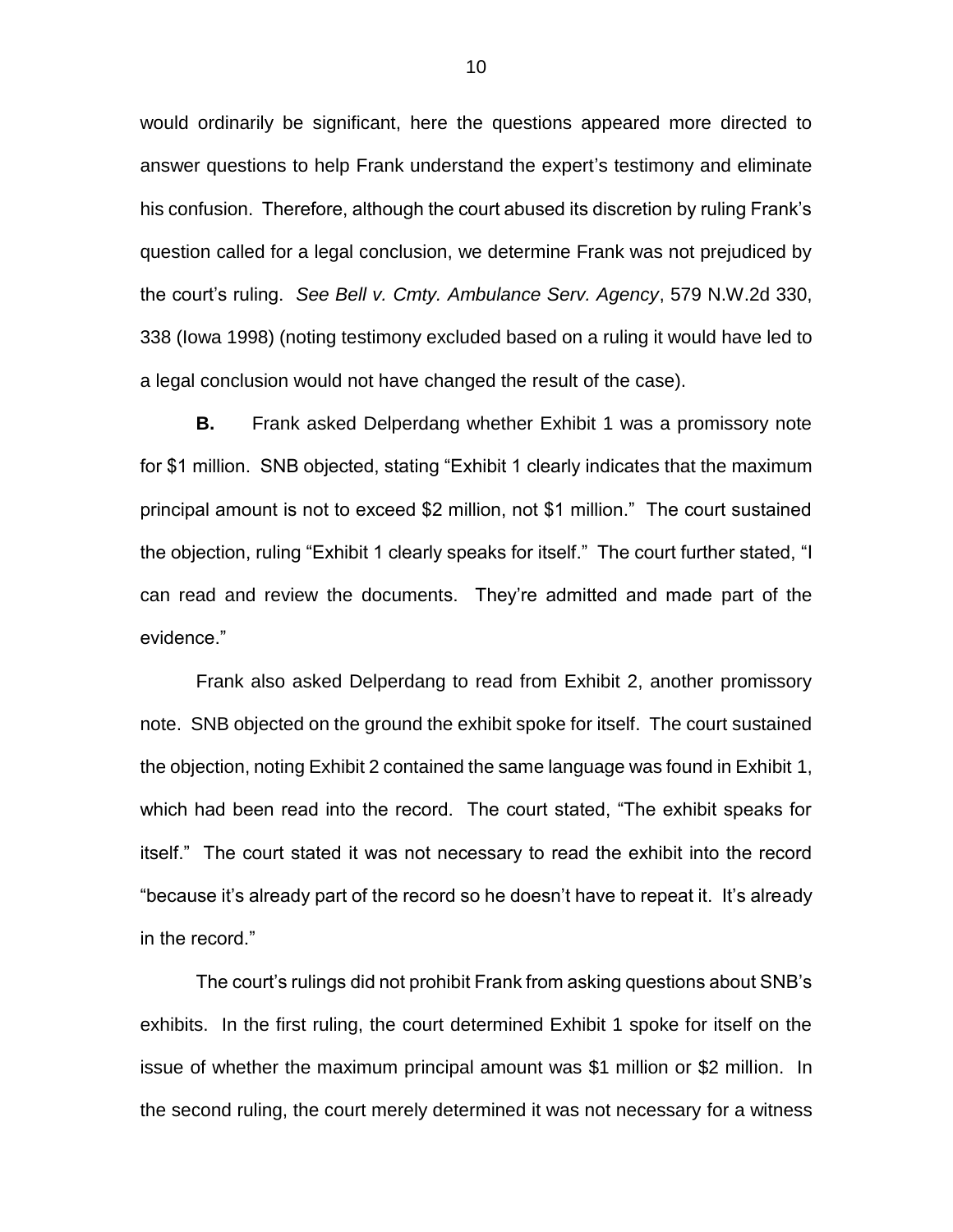to read from Exhibit 2 when an identical provision in Exhibit 1 had already been read into the record. We conclude the district court did not abuse its discretion in its rulings that the exhibits spoke for themselves. *See Eisenhauer*, 935 N.W.2d at 9 (noting we review a district court's decision to admit or exclude evidence for an abuse of discretion).

**C.** Finally, Frank claims the district court improperly ruled he could not present four exhibits. Frank attempted to introduce Exhibits 101, 102, and 103, which were pages from amortization schedules dated July 13, 2016; October 15, 2016; and May 2, 2017. Delperdang stated he did not know the source of the exhibits. SNB objected on the ground the exhibits had not been received into evidence. The court ruled the exhibits could not be admitted into evidence.

Frank also sought to introduce Exhibit 104, which was a greater portion of the original document that was the source of Exhibit 101. Exhibit 104 showed that it started on page four. Delperdang stated he could not respond to just part of a document. SNB objected to the exhibit, and the court sustained the objection.

Frank contends the court improperly ruled the exhibits could not be admitted into evidence unless they were identified by a witness. Generally, a proper foundation must be established for exhibits before they can be admitted into evidence. *See State v. Smith*, 876 N.W.2d 180, 187 (Iowa 2016). Iowa Rule of Evidence 5.901(a) states, "The requirement of authentication or identification as a condition precedent to admissibility is satisfied by evidence sufficient to support a finding that the matter in question is what its proponent claims." The district court has discretion in determining whether a party has established a proper foundation. *State v. Musser*, 721 N.W.2d 734, 750 (Iowa 2006).